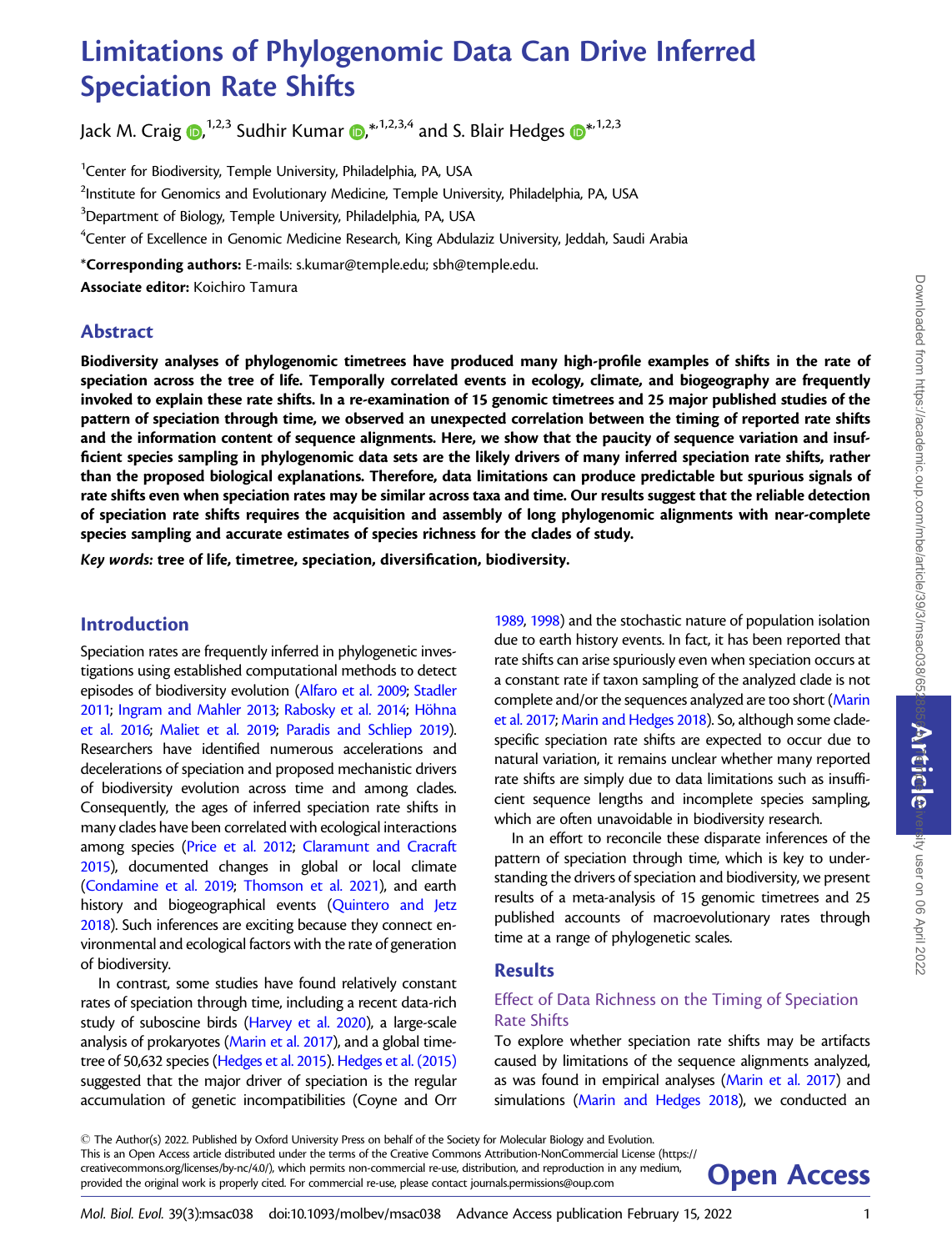extensive analysis of published empirical studies. We subjected a sample of published genomic timetrees to two complementary approaches for biodiversity analysis, both of which report comparable metrics of lineage-wide macroevolutionary rates through time: TreePar [\(Stadler 2011\)](#page-10-0) and TESS (Höhna et al. 2016). Both approaches are widely used, and their authors have tested them against comparable methods using empirical and simulated data [\(Stadler 2011](#page-10-0); Höhna et al. [2016\)](#page-10-0). We analyzed 15 timetrees spanning the diversity of life: plants [\(Pessoa-Filho et al. 2017](#page-10-0); [Ran et al. 2018;](#page-10-0) [Barrera-](#page-9-0)[Redondo et al. 2019\)](#page-9-0), vertebrates [\(Kappas et al. 2016](#page-10-0); [Feng](#page-10-0) [et al. 2017;](#page-10-0) [Wu et al. 2017;](#page-10-0) [Alfaro et al. 2018;](#page-9-0) [Hughes et al.](#page-10-0) [2018;](#page-10-0) [Delsuc et al. 2019](#page-10-0); [Harvey et al. 2020](#page-10-0)), and invertebrates ([Blaimer et al. 2016;](#page-9-0) [Fern](#page-10-0)ández et al. 2018; [Sann et al. 2018;](#page-10-0) [Chazot et al. 2019](#page-9-0); [Kuntner et al. 2019\)](#page-10-0) ([table 1](#page-2-0)). They cover time depths from 45–718 My and include 11–1,939 species with alignments of 6,257–4,246,454 sites. We analyzed each timetree with TESS and TreePar and recorded the time of the inferred rate shift closest to the point at which a persistent increase in rate toward the present occurred in each analysis.

These analyses produced numerous speciation rate shifts, similar in direction and timing to those reported in rate studies of the same clades [\(Stadler 2011;](#page-10-0) [Jetz et al. 2012](#page-10-0); [Steppan](#page-10-0) [and Schenk 2017;](#page-10-0) [Oliveros et al. 2019;](#page-10-0) [Upham et al. 2019;](#page-10-0) [Sun](#page-10-0) [et al. 2020](#page-10-0); [Thomson et al. 2021](#page-10-0)). Results from TESS and TreePar analyses were highly comparable, with an average difference of 14 $\pm$  11% in the ages of inferred rate shift and a range of 0–42% of the crown age of the clade [\(table 2\)](#page-2-0). These patterns suggest that similar shifts in the rate of speciation are detectable by different methods both in this study and in the published literature.

We then performed linear regressions of the total number of sites against the age at which the persistent rate increase occurred in each TreePar analysis, followed by Pearson's  $\chi^2$ goodness of fit test. We observed unexpected correlations between the estimated time of speciation rate shifts and the information content of the data used in these 15 studies. The number of sites in the sequence alignment, taken as a proxy for the information content of the alignment, was inversely correlated with the age of the increase in speciation rate ( $R^2 = 0.38$ , P < 0.05; [fig. 1](#page-3-0)*a*). That is, shorter sequence alignments produced speciation rate shifts that were more ancient, and as the alignment length increased, the inferred shift became increasingly recent. Indeed, this suggests that if we were to analyze even longer sequences, the inferred speciation rate shift would dissipate toward the present almost entirely. Thus, we can conclude that limited sequence length can bias the inferred timing of speciation rate shifts, as was shown previously ([Marin et al. 2017](#page-10-0); [Marin and Hedges 2018\)](#page-10-0). This correlation is not expected to result from real biological processes simply because those phenomena should have little impact on the information content of the genomic alignments we analyzed in this sample.

Interestingly, we found an even stronger correlation between overall data richness, representing the combined species count and aligned sites, and the age of speciation rate shift ( $R^2 = 0.61$ ,  $P < 10^{-3}$ ; [fig. 1](#page-3-0)b). As with the previous correlation, the inferred speciation rate shift became more recent as the richness of the underlying data increased, reinforcing the conclusion that the shift ages are biased by the data richness used in the analysis. These two strong correlations are particularly surprising because our observed speciation rate inferences are based on data from state-of-art genomic studies in their respective clades.

Based on this result and multiple published findings from empirical and simulated work using a range of approaches [\(Marin et al. 2017;](#page-10-0) [Marin and Hedges 2018](#page-10-0)), we then hypothesized that low information content in sequence alignments would bias the inferred pattern of speciation through time in a test case using empirical data. We tested this hypothesis by analyzing two timetrees of suboscine birds, one consisting of 881 tips assembled by a backbone-and-patch multigene approach ([Jetz et al. 2012\)](#page-10-0) and the other composed of 1,929 tips and inferred from a long alignment comprised over 3 million total sites [\(Harvey et al. 2020\)](#page-10-0). The former timetree, with the addition of more species by imputation in the absence of sequence data and expanded in scope to include all birds, had previously been used to support an inferred speciation rate increase within the last 50 My ([Jetz et al. 2012](#page-10-0)). By contrast, extensive analyses of the more data-rich timetree did not support major, clade-wide rate shifts, leading to the conclusion that species richness accumulates more uniformly over time [\(Harvey et al. 2020\)](#page-10-0).

Using these two timetrees, we first examined the effect of sequence length while holding the taxonomic sampling constant by pruning each timetree to the set of 773 shared tips. Thus, both timetrees had the same set of species, but one was inferred from a much shorter alignment (site-poor) than the other (site-rich). Our analysis of the site-poor data set produced an upward shift in speciation rate at 24.6 Ma ([fig. 1](#page-3-0)c), whereas that of the site-rich data set produced a 53% younger rate shift at 11.7 Ma  $(fig. 1d)$  $(fig. 1d)$ . This pattern is concordant with that shown in [figure 1](#page-3-0)a and b, allowing us to predict that the inclusion of all 1,929 species in the large site-rich data set would further reduce the bias in the inferred speciation rate shift. Indeed, a much younger rate shift was observed at 4.5 Ma in this analysis, an 81% decrease from 24.6 Ma ( $fig. 1e$ ). Therefore, the bias in the inferred speciation rate shifts is predictable based on the known effects of site- and species-deficits [\(Marin et al. 2017](#page-10-0); [Marin and Hedges 2018](#page-10-0)).

This result suggests that the rate shift observed in the sitepoor data sets may be explained by a statistical bias stemming from low information content of the underlying sequence alignment. This explanation would obviate the need to invoke myriad biological drivers to explain the observed shifts in speciation rates.

# The Effect of Taxonomic Coverage on the Pattern of Speciation through Time

To assess the effect of incomplete taxonomic sampling, we tested two scenarios. In one, taxonomic knowledge is highly complete, meaning that extant biodiversity is well characterized and estimates of taxonomic sampling are highly accurate. In the other, taxonomic knowledge is poor, meaning that there remain many undescribed species which precludes accurate estimation of taxonomic sampling. For both cases, we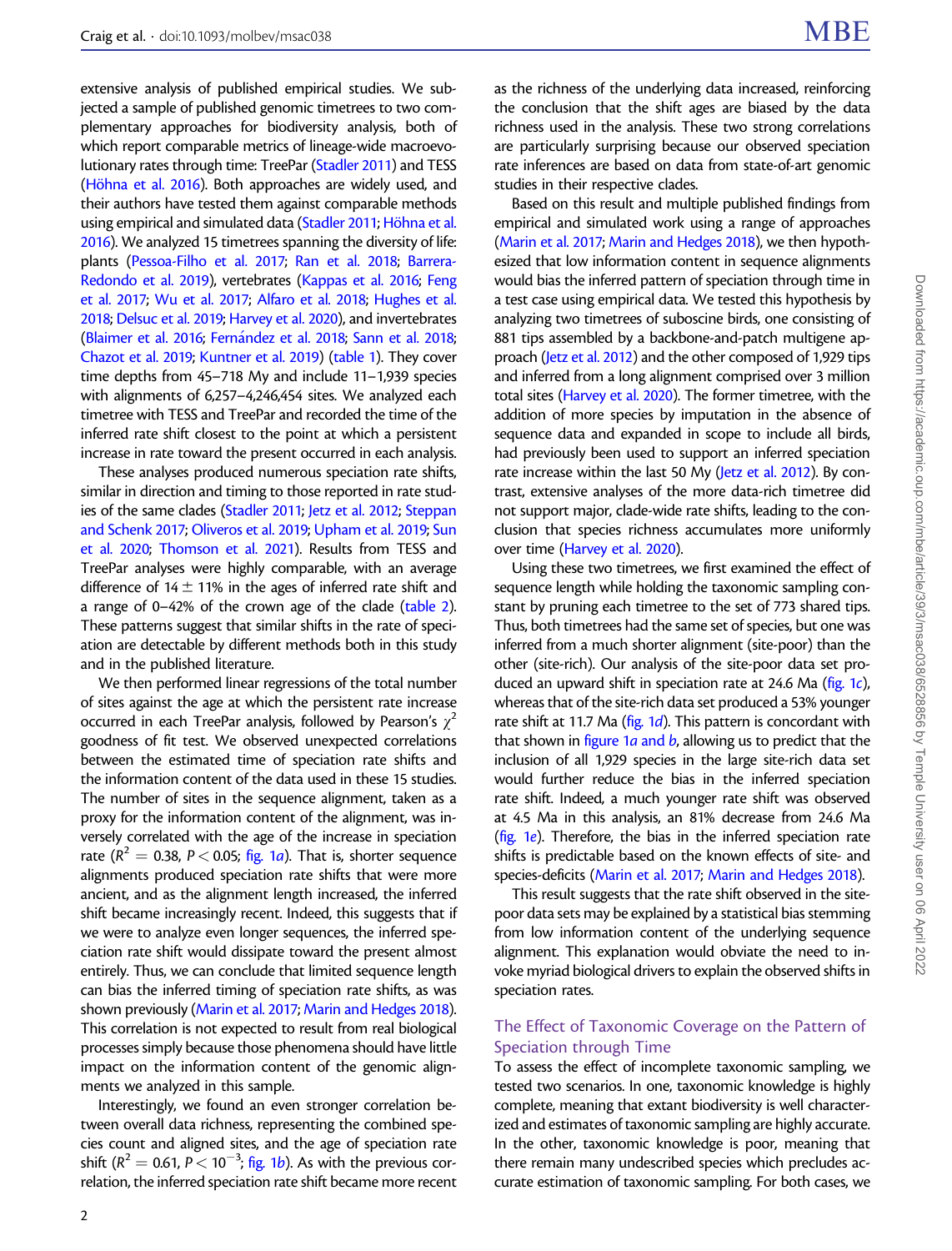| Reference                        | Journal                                            | Root Age | <b>Species Present</b> | <b>Number of Sites</b><br>302,488 |  |
|----------------------------------|----------------------------------------------------|----------|------------------------|-----------------------------------|--|
| Alfaro et al. (2018)             | <b>Nature Ecology and Evolution</b>                | 139.57   | 118                    |                                   |  |
| Barrera-Redondo et al.<br>(2019) | <b>Molecular Plant</b>                             | 103.11   | 11                     | 228,983                           |  |
| Blaimer et al. (2016)            | <b>Molecular Phylogenetics and</b><br>Evolution    | 46.52    | 25                     | 733,400                           |  |
| Chazot et al. (2019)             | <b>Systematic Biology</b>                          | 108.74   | 994                    | 6,257                             |  |
| <b>Delsuc et al. (2019)</b>      | <b>Current Biology</b>                             | 64.85    | 40                     | 15,157                            |  |
| Feng et al. (2017)               | Proceedings of the National Academy<br>of Sciences | 427.00   | 164                    | 88,302                            |  |
| Fernández et al. (2018)          | <b>Current Biology</b>                             | 470.16   | 168                    | 1,871,676                         |  |
| Harvey et al. (2020)             | <b>Science</b>                                     | 44.73    | 1,939                  | 3,708,449                         |  |
| Hughes et al. (2018)             | Proceedings of the National Academy<br>of Sciences | 441.00   | 305                    | 555,288                           |  |
| Kappas et al. (2016)             | PLoS One                                           | 141.30   | 66                     | 15,557                            |  |
| Kuntner et al. (2019)            | <b>Systematic Biology</b>                          | 181.68   | 34                     | 89,212                            |  |
| Pessoa-Filho et al. (2017)       | <b>BMC Genomics</b>                                | 54.10    | 30                     | 138,976                           |  |
| Ran et al. (2018)                | <b>Molecular Phylogenetics and</b><br>Evolution    | 718.91   | 16                     | 4,246,454                         |  |
| Sann et al. (2018)               | <b>BMC Evolutionary Biology</b>                    | 242.06   | 185                    | 283,008                           |  |
| Wu et al. (2017)                 | <b>Current Biology</b>                             | 262.80   | 45                     | 872,511                           |  |
|                                  | Minimum                                            | 44.73    | 11.00                  | 6,257.00                          |  |
|                                  | Maximum                                            | 718.91   | 1,939.00               | 4,246,454.00                      |  |

<span id="page-2-0"></span>

| Table 1. The Fifteen Genomic Timetrees Used in Our Regressions. |  |  |  |
|-----------------------------------------------------------------|--|--|--|
|-----------------------------------------------------------------|--|--|--|

Table 2. Age of Speciation Rate Shifts Predicted from 15 Phylogenomic Timetrees.

| Group              | <b>Species Count</b> | Root Age (Ma) | TreePar Shift (Ma) | TESS Shift (Ma) |
|--------------------|----------------------|---------------|--------------------|-----------------|
| Suboscine birds    | 1,939                | 44.7          | 4.47               | 7.77            |
| <b>Butterflies</b> | 994                  | 108.7         | 36.32              | 53.73           |
| <b>Fishes</b>      | 305                  | 441.0         | 99.67              | 99.47           |
| <b>Bees</b>        | 185                  | 242.1         | 80.85              | 134.57          |
| <b>Spiders</b>     | 168                  | 470.1         | 131.65             | 263.11          |
| Frogs              | 164                  | 427.0         | 165.68             | 145.80          |
| <b>Fishes</b>      | 118                  | 139.6         | 61.69              | 79.39           |
| Catfishes          | 66                   | 141.3         | 98.06              | 101.32          |
| Placentals         | 45                   | 262.8         | 97.23              | 133.45          |
| Sloths             | 40                   | 64.9          | 27.50              | 37.90           |
| <b>Spiders</b>     | 34                   | 181.7         | 44.33              | 32.01           |
| <b>Grasses</b>     | 30                   | 54.1          | 24.89              | 29.42           |
| Ants               | 25                   | 46.5          | 13.86              | 33.46           |
| Pines              | 16                   | 718.9         | 188.36             | 335.76          |
| Cucumbers          | 11                   | 103.1         | 34.44              | 31.66           |

Note.—Age of shift times are from the maximum likelihood analysis in TreePar [\(Stadler 2011\)](#page-10-0) and Bayesian analysis in TESS (Höhna et al. 2016). The ages represent discreet times at which a persistent upward rate shift toward the present was observed. TESS rate shift is approximate because results are reported as a distribution of shift times. Ma, million years ago.

performed a series of TESS analyses on 75%, 50%, 25%, and 5% of the tips randomly selected from empirical timetrees and noted the point at which the inferred speciation pattern changed. Importantly, in the case of excellent taxonomic knowledge, we were able to supply TESS with an accurate estimate of sampling fraction (the percentage of known species richness represented,  $\rho$ ), but not in the case of poor taxonomic knowledge.

For the scenario in which taxonomic knowledge is high, we used the data-rich phylogeny of suboscine birds ([Harvey et al.](#page-10-0) [2020\)](#page-10-0). This is an uncommonly well-studied group, as reflected in the 670 research items on Google Scholar including the term "Tyranni" in the year 2021 alone. This allowed us to generate accurate values of  $\rho$  for TESS that can better

compensate for incomplete sampling (Höhna et al. 2011). We observed a nearly constant rate of speciation through time at all levels of taxonomic coverage [\(fig. 2](#page-3-0)a). This suggests that when taxonomic knowledge is high and  $\rho$  can be parameterized accurately, the overall pattern of speciation, including shifts in rate, is robust to changes in  $\rho$ .

Taxonomic knowledge is rarely complete, however, especially in large clades where tens or hundreds of species are yet to be described. For the scenario in which the real species richness is poorly understood or poorly represented in the timetree (or both), we used the timetrees of amphibians (4,179 tips) and squamate reptiles (6,291 tips) derived from the March 2021 alpha release of the TimeTree database [\(Kumar et al. 2017](#page-10-0)), which differs minimally from the fifth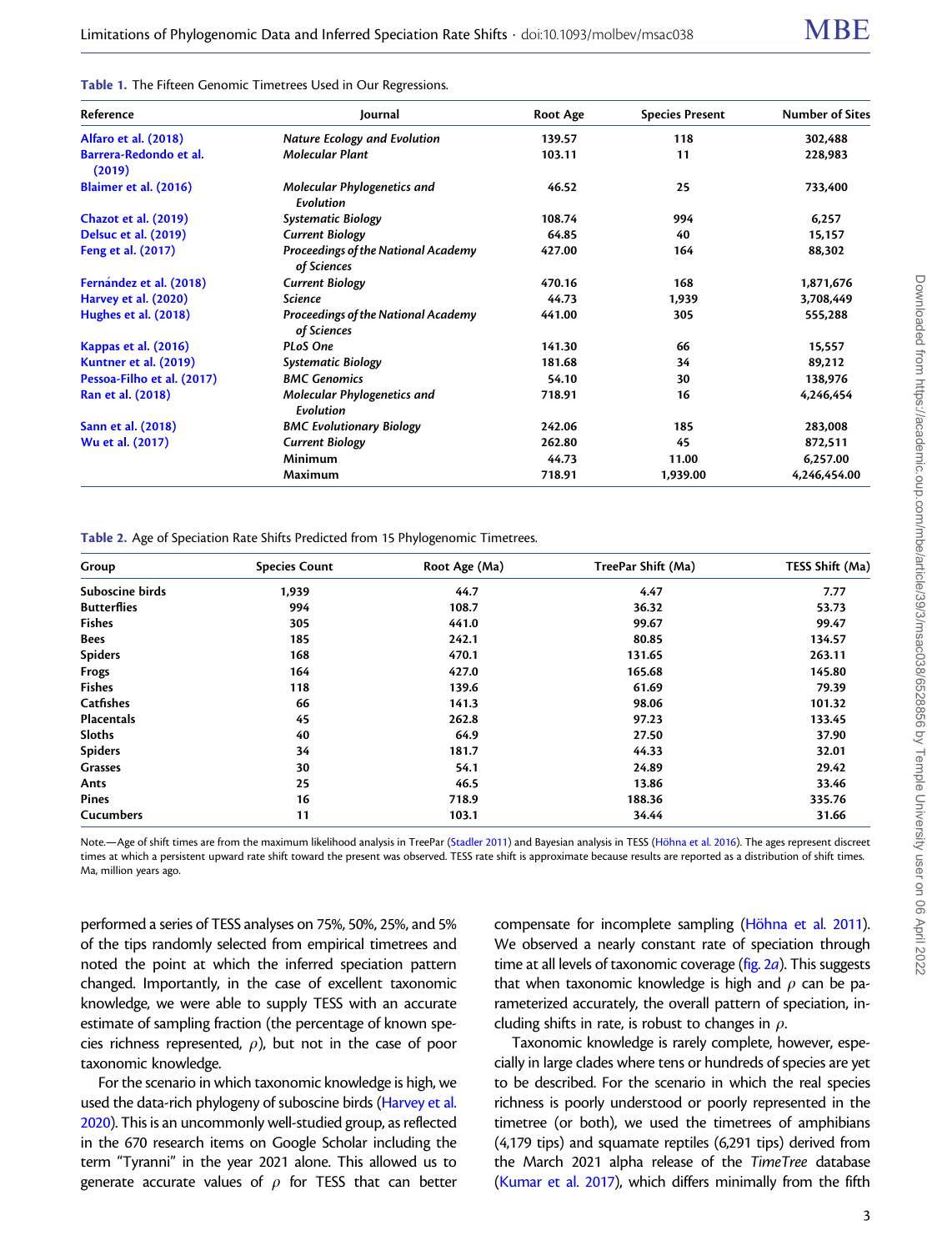<span id="page-3-0"></span>

FIG. 1. An unexpected relationship between the age of speciation rate shift and the number of aligned sites and overall data richness. (a) Regression of the number of aligned sites (log-scale) against the time of the rate shift reported from TreePar analyses of 15 site-rich timetrees. The gray line shows the log-linear fit (slope  $=-0.14$ , R $^2$ =0.38; P  $<$  0.02). (b) Regression of overall data richness (log(sites $\times$ species)) against the time of the rate shift using TreePar analyses of 15 site-rich timetree. The gray line shows the log-linear fit (slope  $=-0.14$ ;  $R^2$   $=$  0.61,  $P$   $<$  0.001). The pattern of speciation inferred by TESS for the (c) site-poor and (d) site-rich timetree of suboscine birds pruned to include only shared tips between two studies (773 species). (e) The pattern of speciation inferred by TESS for the full site-rich timetree. In panels ( $c-e$ ) blue lines mark the time at which a TreePar analysis of the same timetree reported a persistent upward rate shift toward the present. We used a TreePar model with seven rate shifts because it fit the data best and gave us the most resolution. These shift times (blue) are largely concordant with those recovered from TESS (grey).



FIG. 2. Tests reveal very little difference in the pattern of speciation in a scenario where taxonomic knowledge is sufficient to make confident estimates of coverage. (a) Speciation rates inferred from the TESS analyses of the data-rich timetree ([Harvey et al. 2020\)](#page-10-0) at five different levels of sampling. Darker shading is proportional to greater  $\rho$  at the following levels: 100% (darkest blue), 75%, 50%, 25%, and 5% of the total timetree. Note that the overall pattern of speciation is visually similar across all levels. (b) Regression of  $\rho$  against the speciation rate hyperprior inferred from TESS analysis.

edition. Given that these data represent subsets of an already taxonomically incomplete data set, and that the large clades we studied likely contain hundreds of undescribed species, further complicating estimates of coverage, we did not provide a  $\rho$  value in these analyses. Instead, we used these

timetrees as representatives of large-scale but poorly sampled timetrees for which  $\rho$  is difficult to estimate reliably, and unavoidable result of ongoing taxonomic and systematic work. For both clades, the patterns of speciation we found in our analyses of the 75%-sampled timetrees differed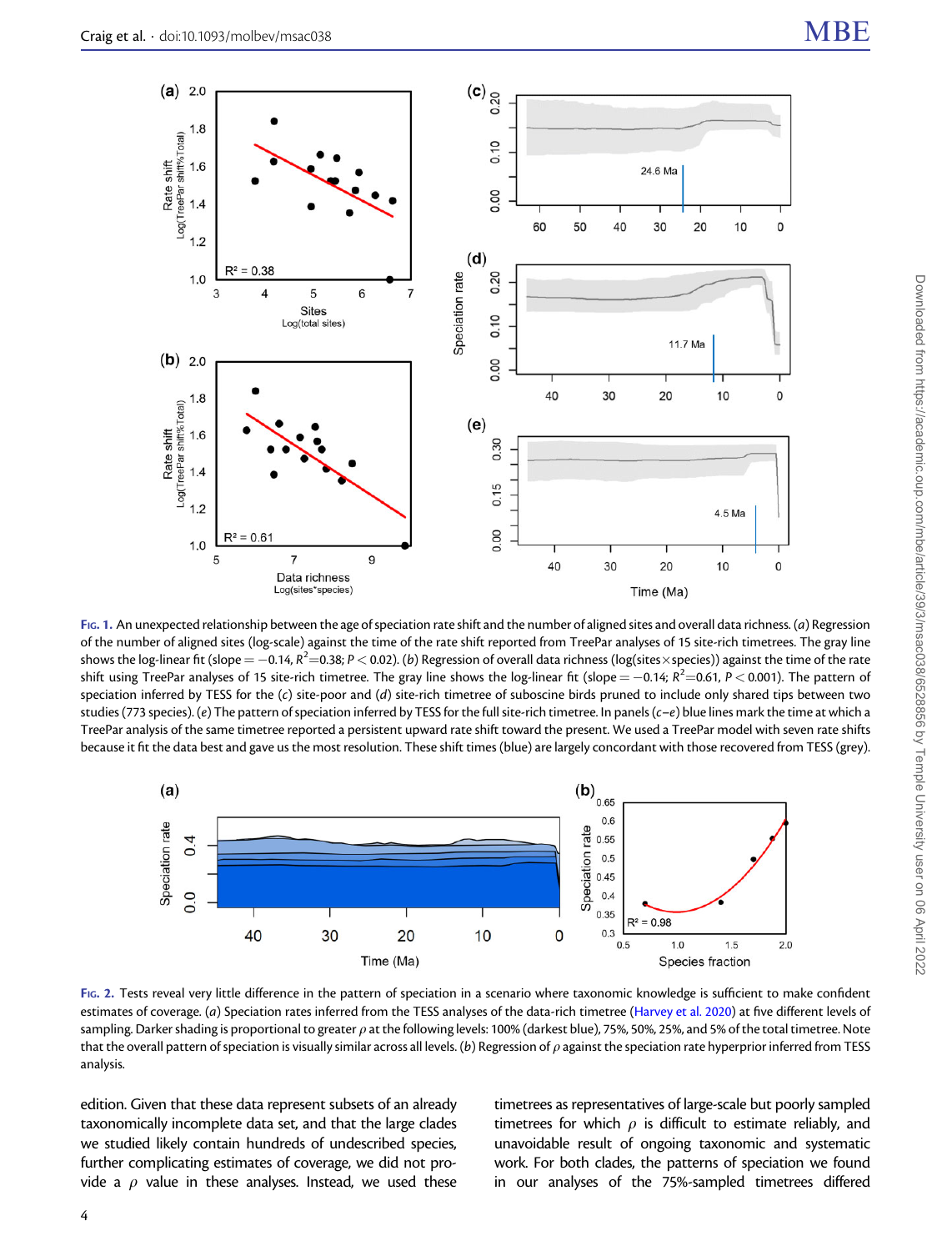<span id="page-4-0"></span>

FIG. 3. Tests reveal differences in the pattern of speciation and a correlation between species-rich data and age of speciation rate shifts in a scenario where limited taxonomic knowledge precludes accurate estimates of coverage.  $(a, b)$  Speciation rates inferred from TESS analyses of the  $(a)$ amphibian and (b) squamate reptile timetrees at five different levels of sampling. Darker shading is proportional to greater  $\rho$  at the following levels: 100% (darkest blue), 75%, 50%, 25%, and 5% of the total timetree. Note that the speciation rate plots for the 75% and 100%-sampled trees are visually similar, but the pattern changes below 50%. (c, d) Regressions of  $\rho$  against the speciation rate hyperprior inferred from TESS analyses for the  $(c)$  amphibian and  $(d)$  squamate reptile timetrees.

minimally from those of the 100%-sampled timetrees, whereas those of the 50% timetrees and below were clearly different (fig. 3a and b). This suggests that  $\rho = 75\%$  is a conservative minimum threshold when the real species richness is poorly characterized or poorly represented in the timetree.

In these analyses, we also observed taxonomic coverage to impact the inferred hyperprior of speciation rate. For the case of excellent taxonomic knowledge (suboscine birds), we found  $\rho$ to be positively correlated with the inferred hyperprior rate of speciation (polynomial regression  $R^2 = 0.98$ ,  $P < 0.05$ ). Minimum and maximum inferred rates differed by 0.16, 39% of the maximum inferred rate ( $f_1g$ ,  $2b$ ). For the case of poor taxonomic knowledge (amphibians and squamate reptiles), we found  $\rho$  to be inversely correlated with the inferred hyperprior rate of speciation ( $R^2 = 1.00$ ,  $P < 10^{-5}$  for amphibians,  $R^2$   $=$  1.00, P  $<$  10 $^{-5}$  for squamate reptiles). Minimum and maximum inferred rates differed by 0.032 for amphibians, 61% of their maximum rate, and 0.028 for squamate reptiles, 55% of their maximum rate ( $fig. 3c$  and d). Interestingly, the direction of these correlations is reversed when compared with the data-rich scenario and the difference between minimum and maximum rates increased, despite the same percentages of each timetree being sampled in each scenario. This phenomenon provides further evidence that poor taxonomic knowledge strongly influences speciation rate analyses.

Taken together, these results suggest that inferences of the instantaneous or prior rate of speciation for any group are

likely biased by the number of tips included in the analysis, making it impossible to compare speciation rate directly between clades of different scales even given high taxonomic knowledge. However, the pattern of speciation through time, especially when taxonomic knowledge is excellent or at least most known species are included, is comparable.

## The Effect of Scale on the Pattern of Speciation through Time

Although our results suggest that the number of aligned sites and taxonomic sampling of a given timetree may influence its inferred pattern of speciation, it is possible that these patterns may instead be attributed to the effect of taxonomic scale. So, to determine the influence of clade size, we performed the TESS analysis on timetrees of the seven largest suboscine bird families extracted from the data-rich timetree ([Harvey et al.](#page-10-0) [2020\)](#page-10-0). They varied in taxonomic scale from 21 to 542 tips (compared with 1,939 for the complete timetree) but were otherwise identical in all aspects of tree building ([fig. 4](#page-5-0)). We found that several families were characterized by roughly constant rates of speciation through time, like the complete timetree. This included both the largest and smallest families, the Tyrannidae (542 tips; [fig. 4](#page-5-0)j) and the Formicariidae (21 tips; [fig. 4](#page-5-0)c), suggesting that the pattern of rate constancy was not strongly influenced by taxonomic scale. By contrast, some families appeared to have undergone shifts in rate, such as the Cotingidae (79 tips;  $fig. 4b$  $fig. 4b$ ) and Rhinocryptidae (80 tips;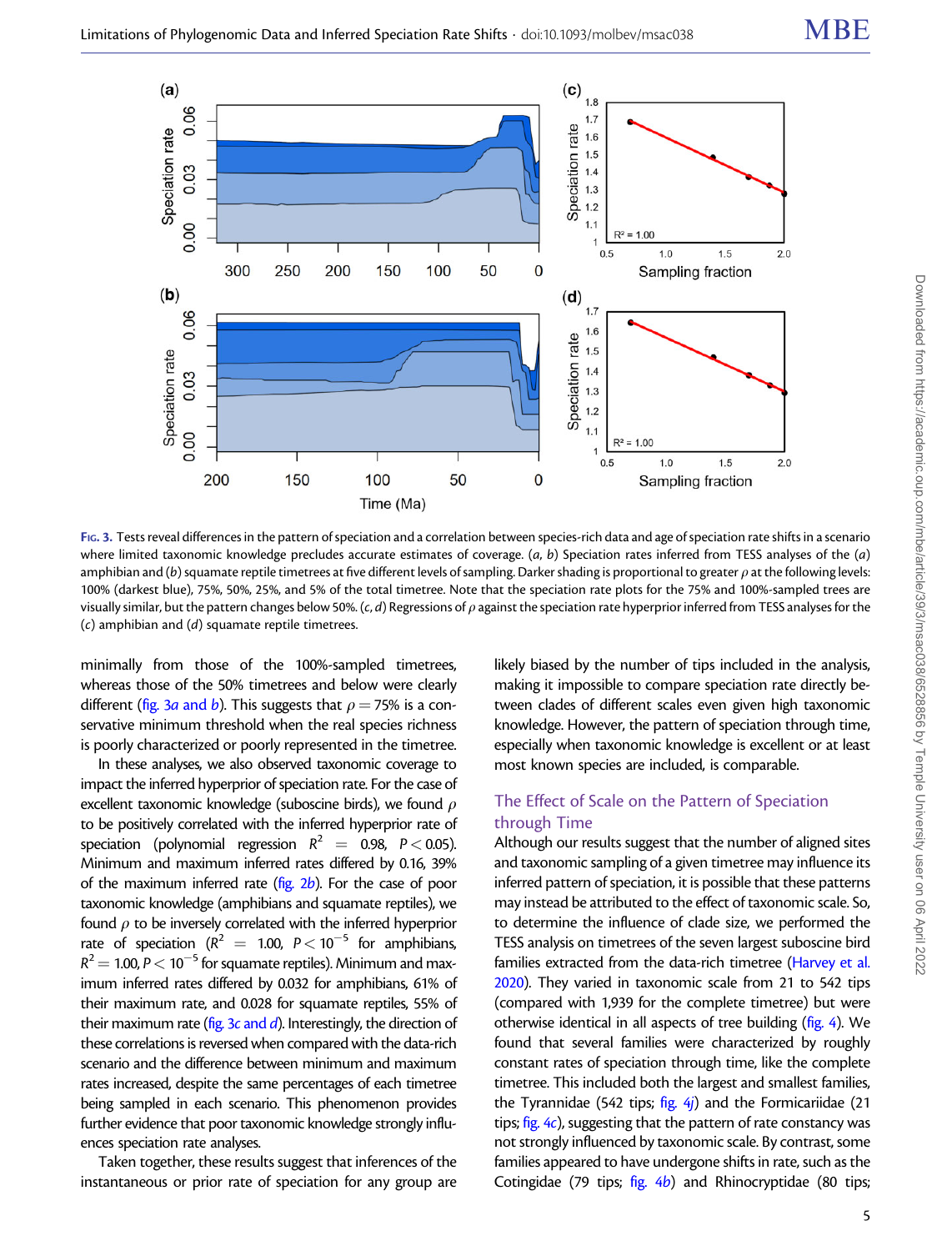<span id="page-5-0"></span>

FIG. 4. Inferred patterns of speciation rate through time among complete timetrees of the seven largest families of suboscine birds. All timetrees are derived from [Harvey et al. \(2020\),](#page-10-0) and therefore share an underlying sampling fraction and genomic alignment. (a) Full timetree, (b) Cotingidae (79 tips), (c) Formicariidae (21 tips), (d) Furnariidae (381 tips), (e) Grallariidae (66 tips), (f) Pipridae (61 tips), (g) Rhinocryptidae (80 tips), (h) Thamnophilidae (356 tips), (i) Tityridae (37 tips), (j) Tyrannidae (542 tips).

fig. 4g). This may be due to unevenness in taxonomic knowledge (more undescribed species in some families than others) or differences in sequence information content in some taxa or regions. More compellingly, it may reflect real biological processes that are not detectable at higher taxonomic scales when clade-specific patterns are combined. For example,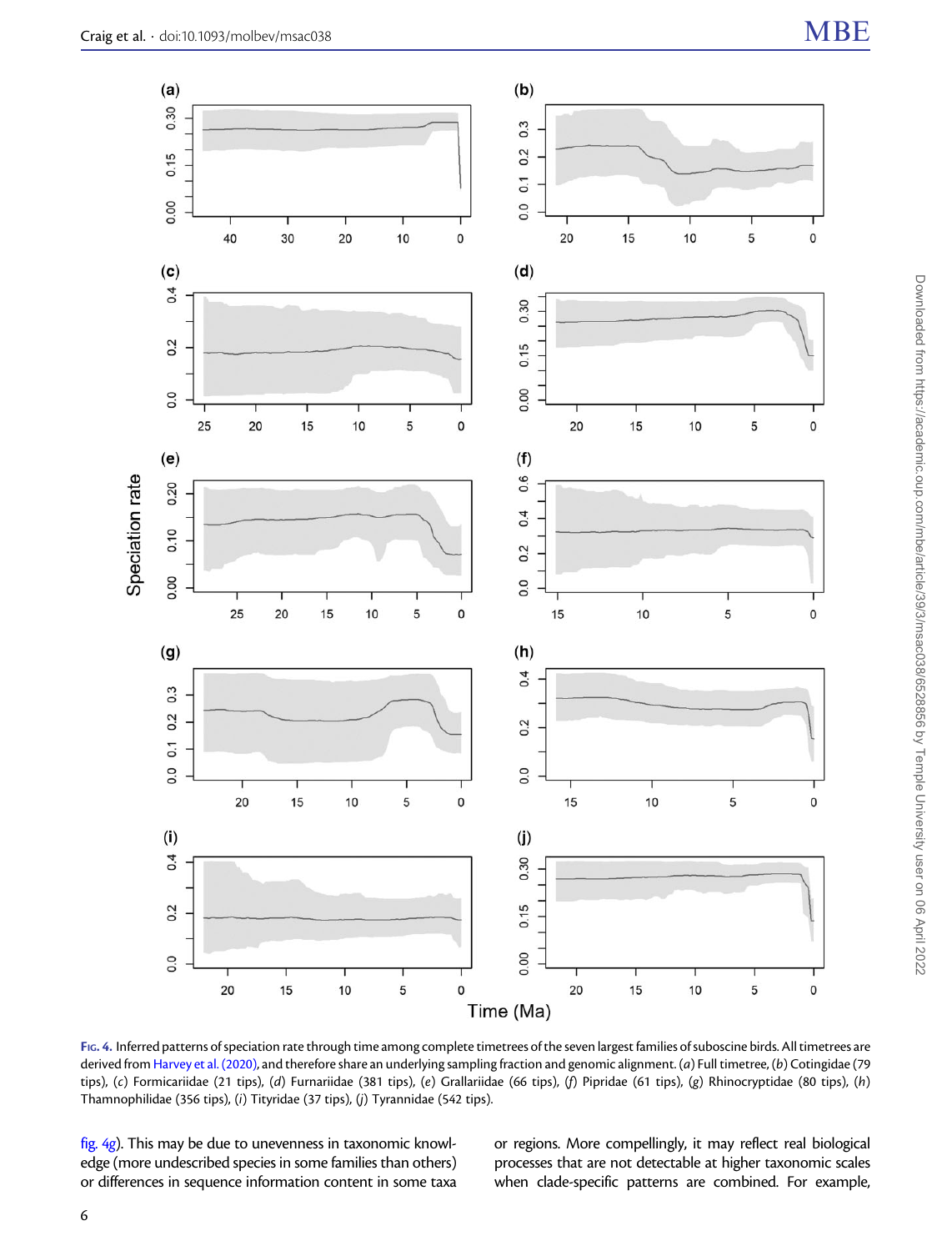some lineages likely speciate more or less rapidly than others due to environmental pressures, but when assessed as part of a larger-scale analysis, this variation is obscured, resulting in an overall constant rate. This is an important limitation of analyses of speciation rate through time that can only be addressed by more data-rich timetrees and finer-scale analyses.

To further assess the effect of scale on inferences of speciation rate, this time controlling for the clade of study, we compared the above timetrees of Tyrannidae (542 tips) and Tityridae (37 tips), both of which are characterized by comparable patterns of mostly constant speciation through time. We then randomly pruned the Tyrannidae timetree to 37 tips and performed the same TESS analysis, including an accurate estimate of sampling fraction. We still found a constant rate of speciation in this case as in the complete Tyrannidae and Tityridae timetrees (fig. 5).

All these results suggest that TESS is capable of accounting for taxonomic scale even when the timetrees analyzed are not taxonomically complete. Thus the pattern of rate constancy we observe cannot exclusively be explained by taxonomic scale, as we found repeatable results in both large and small clades as well as small subsets of larger clades. The terminal drop in the speciation rate in several clades (e.g.,  $fig. 4a$  $fig. 4a$ ) is a common taxonomic artifact and ignored here when comparing the three analyses.

Data Richness Thresholds for Speciation Rate Analysis Based on the empirical results presented here and simulations published elsewhere [\(Marin et al. 2017](#page-10-0); [Marin and Hedges](#page-10-0) [2018\)](#page-10-0), we created a schematic to capture relevant site- and species-richness thresholds needed to reliably detect a uniform rate of speciation without false-positive inferences of rate shifts [\(fig. 6\)](#page-7-0). The vertical axis represents the taxonomic coverage of the timetree under study. We assume an imperfect knowledge of the real species richness, which precludes reliable estimates of sampling fraction, as is unavoidably the case in many empirical data sets, especially for very large groups. If sampling fraction can be estimated reliably, taxonomic coverage less than 75% can still yield reliable results, but we caution that this may be difficult to achieve. These threshold values were derived from our tests of sampling fraction ([figs. 2](#page-3-0) and [3\)](#page-4-0) and published discussions of the "taxonomic artifact" [\(Hedges et al. 2015,](#page-10-0) [Marin and Hedges](#page-10-0) [2018\)](#page-10-0). The horizontal axis represents the number of variable sites present in the alignment used in tree building divided by the total known species richness of the clade. Based on previous work [\(Marin and Hedges 2018](#page-10-0)), more sites are needed when the extinction rate  $(\mu)$  is high, or when taking total aligned sites as a proxy for variable sites, which is a useful convention in comparative projects. This threshold was derived from the simulation work of [Marin and Hedges \(2018\),](#page-10-0) who characterized the lack of adequate variable sites as "the small sample artifact."

Thus, for a timetree to yield reliable inferences of the pattern of speciation through time, accounting for gaps in taxonomic knowledge and for the statistical biases we report here, we propose a conservative minimum of 75 aligned sites



FIG. 5. Tests reveal a constant rate of speciation inferred across multiple taxonomic scales, even in taxonomically incomplete timetrees. A roughly constant pattern of speciation is seen in:  $(a)$  the full timetree of Tyrannidae (542 tips), (b) the full timetree of Tityridae (37 tips), and  $(c)$  the timetree of Tyrannidae pruned to the same taxonomic scale as that of Tityridae (37 tips).

for every described species in the clade of study, and 75% taxonomic sampling of all known species. Improvements in taxonomic knowledge may allow for precise estimates of sampling fraction and less complete sampling, but it is prudent to not make too many assumptions about known species richness.

Note that, although it is impossible to sample extinct lineages using timetrees of extant species, meaning that no analysis could ever include all species ever to have existed, the extinction of these lineages is part of the birth–death process that produced the timetree. Thus, a complete timetree of extant species represents a snapshot in an ongoing process of diversification. The promise of modeling approaches like TESS and TreePar is to use the timetree to infer rates of speciation and extinction through time by modeling this birth–death process, and therefore missing extinct species are appropriately modeled.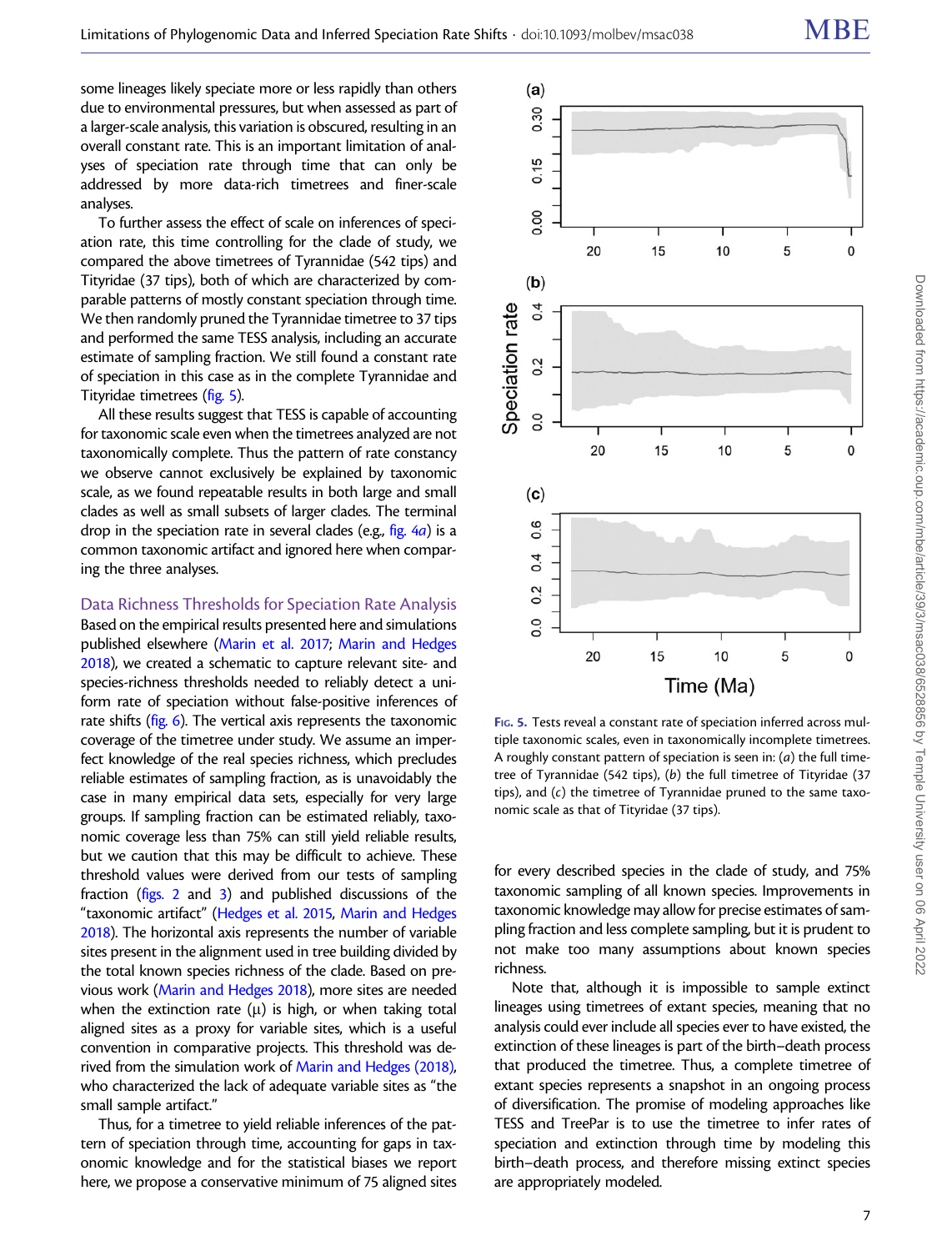<span id="page-7-0"></span>

FIG. 6. Thresholds of data richness needed to infer speciation rates reliably. The horizontal axis represents genomic variability (ratio of variable sites/number of species). The vertical axis represents taxonomic completeness (species sampling fraction of the timetree). Numbered dots represent the studies examined for which the data were available and compatible with this schematic, with numbers following [table 3](#page-8-0) for all studies which could be plotted.

#### **Discussion**

The results presented here demonstrate that insufficient data richness, either in the alignment used in tree building or in the number of species included, can bias inferences of the pattern of speciation through time in predictable ways. Based on these findings, we next aimed to determine the impact these artifacts have on the field. We conducted a literature review to identify published macroevolutionary rate analyses and assessed whether they met the thresholds we suggest to avoid inferring spurious rate shifts (fig. 6). Of 25 recent, high-profile studies reporting major biological drivers of rate shifts, median sampling fraction (the percentage of known species richness represented,  $\rho$ ), was 28%, below the conservative threshold of  $\sim$ 75% we determined empirically for understudied groups. More problematically, the median of 7.70 total aligned sites per known species is also well below our conservative threshold of 75 where the number of sites is taken as a proxy for the information content of the alignment.

Unfortunately, 24 of the 25 studies analyzed did not meet one or both of the criteria for reliable rate estimates. Only one study [\(Harvey et al. 2020\)](#page-10-0), which we analyzed earlier in this article, exceeds the required thresholds. Its analysis does not suggest any ancient rate shifts, consistent with a relatively

constant global rate hypothesis proposed in previous timetree analyses [\(Hedges et al. 2015](#page-10-0); [Marin et al. 2017](#page-10-0)). These patterns reveal that many published analyses of speciation rate risk finding false-positive signals of rate shifts simply due to unavoidable limitations in their data collection, such as specimen availability and lab resources.

However, we consider two alternative explanations for the patterns we document here. First, the studies we investigated used a variety of tree building and timing approaches which may affect their inferences. For example, the Yule branching process prior implemented in BEAST ([Bouckaert et al. 2014](#page-9-0)) has been shown to yield timetrees with significantly older dates for shallow nodes than timetrees built using a birth– death prior, even given the same fossil calibrations [\(Condamine et al. 2015](#page-9-0)). This, in turn, has an impact on subsequent analyses of speciation rate. Further, shorter alignments may not be equally informative at different depths in the timetree based on the choice of genes included. If deeper nodes are characterized by less phylogenetically informative genetic variation, for example due to saturation, they will be more strongly influenced by a problematic tree prior. However, the false-positive rate shifts we document here cannot be simply ascribed to poorly fitting tree priors in Bayesian dating analyses because similar trends have been observed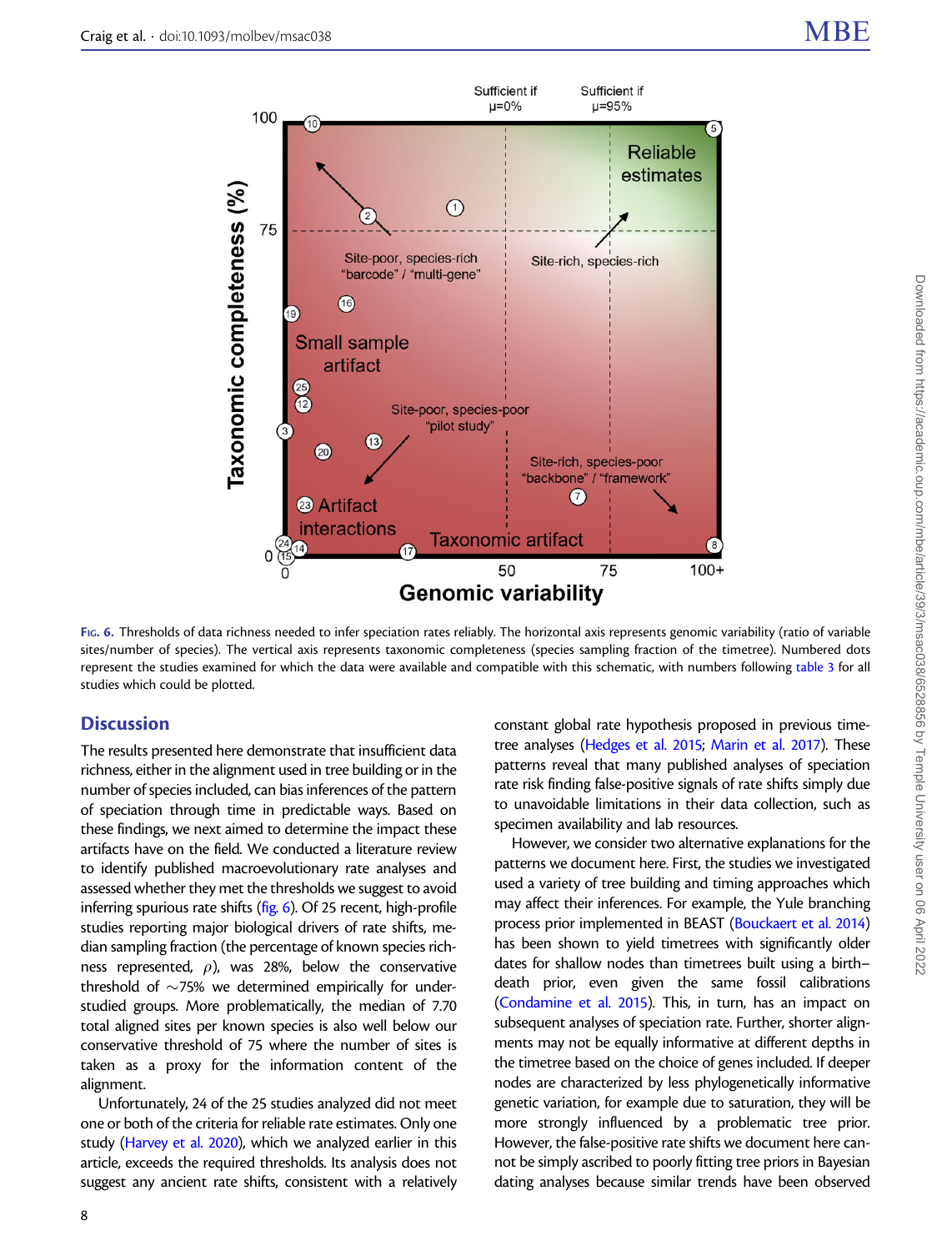<span id="page-8-0"></span>

| <b>Authors</b>                | Year | <b>PMID</b> | ID in<br>fig. 6 | <b>Species Present</b> | <b>Total Species</b><br><b>Richness</b> | <b>Sampling</b><br>Fraction | <b>Total Sites</b> | <b>Sites/Species</b> |
|-------------------------------|------|-------------|-----------------|------------------------|-----------------------------------------|-----------------------------|--------------------|----------------------|
| Thomson<br>et al.             | 2021 | 33558231    | 1               | 279                    | 348                                     | 0.80                        | 13,659             | 39.25                |
| McCord et al.                 | 2021 | 34705840    | $\mathbf{2}$    | 330                    | 422                                     | 0.78                        | 8,238              | 19.52                |
| Sun et al.                    | 2020 | 32620894    | 3               | 19,740                 | 70,000                                  | 0.28                        | 7,900              | 0.11                 |
| Han et al.                    | 2020 | 31394010    | 4               | <b>NA</b>              | <b>NA</b>                               | <b>NA</b>                   | <b>NA</b>          | <b>NA</b>            |
| Harvey et al.                 | 2020 | 33303617    | 5               | 1,939                  | 1,939                                   | 1.00                        | 3,708,449          | 1,912.56             |
| De-Silva et al.               | 2019 | 27546953    | 6               | 54                     | 193                                     | 0.28                        | <b>NA</b>          | <b>NA</b>            |
| Folk et al.                   | 2019 | 31085636    | $\overline{7}$  | 627                    | 4,823                                   | 0.13                        | 324,662            | 67.32                |
| Oliveros et al.               | 2019 | 30936315    | 8               | 137                    | 10,698                                  | 0.01                        | 2,464,926          | 230.41               |
| Condamine<br>et al.           | 2019 | 31486279    | 9               | <b>NA</b>              | <b>NA</b>                               | <b>NA</b>                   | <b>NA</b>          | <b>NA</b>            |
| Upham et al.                  | 2019 | <b>NA</b>   | 10              | 5,911                  | 5,911                                   | 1.00                        | 39,099             | 6.61                 |
| Sayol et al.                  | 2019 | 31518002    | 11              | 9,993                  | 17,504                                  | 0.57                        | <b>NA</b>          | <b>NA</b>            |
| Xue et al.                    | 2019 | 31639525    | 12              | 835                    | 2,386                                   | 0.35                        | 11,211             | 4.70                 |
| Liu et al.                    | 2018 | 29550535    | 13              | 89                     | 345                                     | 0.26                        | 7,175              | 20.80                |
| Castro-Insua<br>et al.        | 2018 | 29884843    | 14              | 165                    | 12,661                                  | 0.01                        | 35,603             | 2.81                 |
| Shao and Li                   | 2018 | 29803949    | 15              | 91                     | 20,574                                  | 0.00                        | 1,500              | 0.07                 |
| Wang et al.                   | 2018 | 30381380    | 16              | 285                    | 491                                     | 0.58                        | 7,080              | 14.42                |
| Murray et al.                 | 2018 | 30429246    | 17              | 70                     | 10,000                                  | 0.01                        | 284,607            | 28.46                |
| Seeholzer<br>et al.           | 2017 | 28071791    | 18              | 284                    | 301                                     | 0.94                        | <b>NA</b>          | <b>NA</b>            |
| Steppan and<br><b>Schenk</b>  | 2017 | 28813483    | 19              | 900                    | 1,620                                   | 0.56                        | 3,070              | 1.90                 |
| Roalson and<br><b>Roberts</b> | 2016 | 26880147    | 20              | 786                    | 3,300                                   | 0.24                        | 29,000             | 8.79                 |
| Claramunt<br>and<br>Cracraft  | 2015 | 26824065    | 21              | 230                    | 17,504                                  | 0.01                        | <b>NA</b>          | <b>NA</b>            |
| <b>Baker</b> and<br>Couvreur  | 2013 | <b>NA</b>   | 22              | 125                    | 2,105                                   | 0.06                        | <b>NA</b>          | <b>NA</b>            |
| Hou et al.                    | 2011 | 21844362    | 23              | 114                    | 1,012                                   | 0.11                        | 5,088              | 5.03                 |
| Roelants et al.               | 2007 | 17213318    | 24              | 171                    | 11,712                                  | 0.01                        | 3,750              | 0.32                 |
| Hughes and<br>Eastwood        | 2006 | 16801546    | 25              | 98                     | 256                                     | 0.38                        | 1,000              | 3.91                 |
| Median                        |      |             |                 | 279                    | 2,386                                   | 0.28                        | 9,725              | 7.70                 |

Note.—NAs indicate studies which either did not provide these data or summary statistics in their publication, supplementary material, Supplementary Material online, or in a readily available online database, or used a timetree reconstruction method incompatible with our analyses.

([Marin et al. 2017](#page-10-0)) in timetrees inferred using the RelTime approach [\(Tamura et al. 2012](#page-10-0)) which does not use a speciation tree prior. We recommend researchers consider such an approach to corroborate their results in future work.

Second, we report a pronounced terminal (<5 My) decline in speciation in many of our analyses even when taxonomic coverage is high (e.g.,  $fig. 1e$  $fig. 1e$ ), which is also evident in many published analyses. This is not exclusively due to the biases we discuss here, but is likely a result of reticulate evolution among incompletely diverged populations below the species level, which violates the assumption of branching evolution on which many methods rely [\(Hedges et al. 2015](#page-10-0)). For example, TESS models diversification as a birth–death process, but among subspecific populations "birth" has not taken place which may result in an inferred decline in speciation ([Hedges](#page-10-0) [et al. 2015](#page-10-0)). Therefore, an abrupt terminal decline in rate may be inferred even from very data-rich timetrees, though the pattern is likely to be more pronounced when taxonomic sampling is less complete or difficult to estimate accurately.

In conclusion, researchers studying the pattern of diversification through time need to carefully consider the potential limitations of their data. We propose that inferences of major speciation rate shifts still await large-scale, site-rich data sets with taxonomic coverage as close to the known species richness of the clade of study as possible. Fortunately, we see promise for such data sets arising from growing coalitions to assemble comprehensive species collections, increasing affordability and accuracy of genome sequencing, and advances in the availability of taxonomic, systematic, and bioinformatic data sharing [\(Kumar et al. 2017](#page-10-0); [Schoch et al. 2020\)](#page-10-0).

## Materials and Methods

#### Timetrees Used in Analyses

We used a variety of published timetrees in our analyses. For the regressions of data richness against rate shift time, we used a sample of 15 published genomic timetrees, all of which made their full alignments available [\(table 2\)](#page-2-0). To compare site-poor and site-rich timetrees of suboscine birds, we used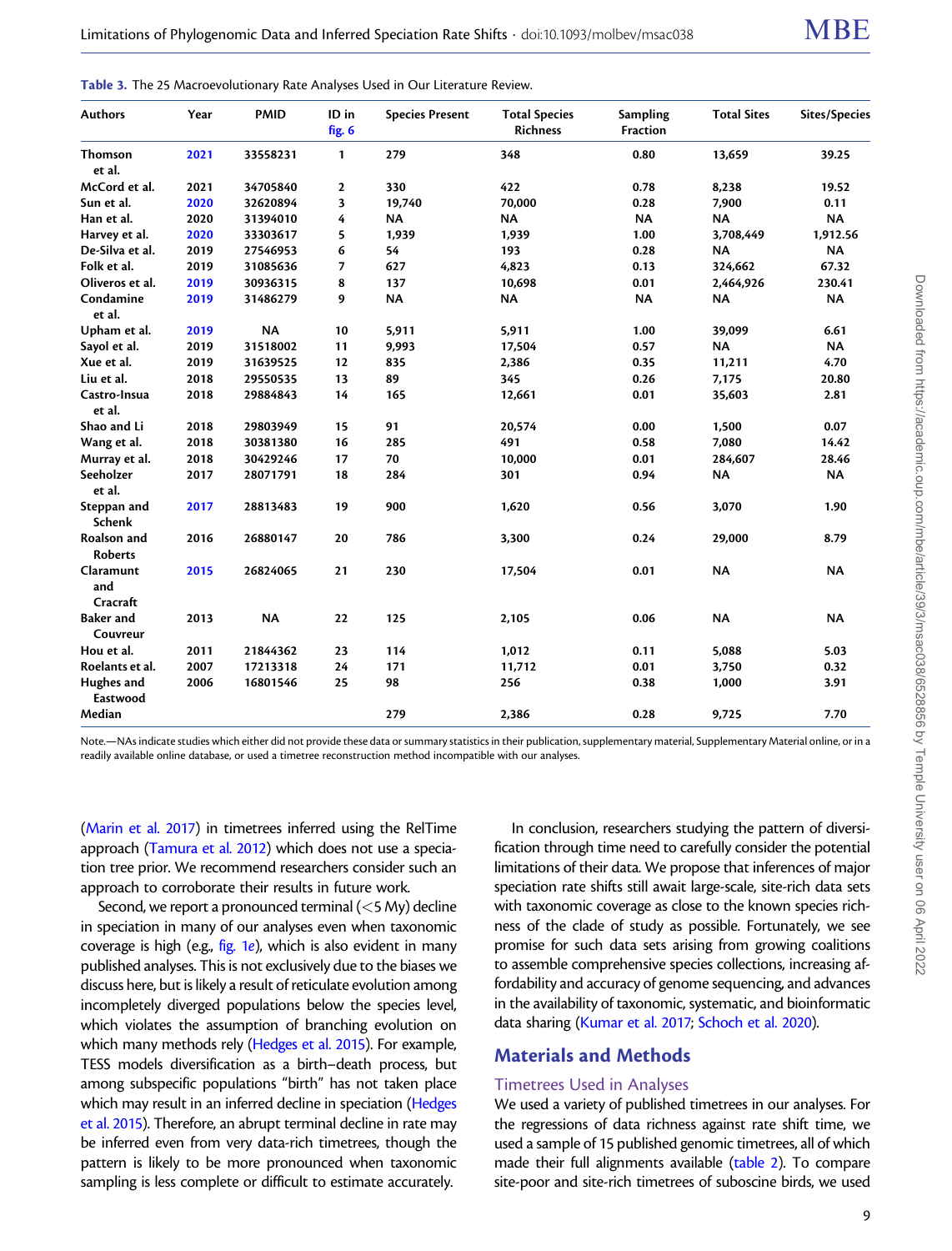<span id="page-9-0"></span>the timetree of birds freely distributed at<https://birdtree.org/> as our site-poor timetree. We used their timetree built from only species for which genetic data were available, with no tips added by imputation, following the Ericson backbone taxonomy [\(Ericson et al. 2006](#page-10-0)). Our site-rich timetree was the nearly completely sampled timetree of suboscine birds available at [www.mgharvey.org.](http://www.mgharvey.org) We used the complete, strictly filtered (HGAPF) tree based on the Clements taxonomy (Clements 2008) and treated sampling fraction ( $\rho$ ) as 1.00. For our literature review, we assembled a collection of 25 published analyses of macroevolutionary rates [\(table 3](#page-8-0)). These were not selected based on their underlying data richness or on whether they found rate shifts, only on whether they investigated macroevolutionary rates through time and made their tree files readily available. For the tests of  $\rho$  in amphibians and squamate reptiles, we used timetrees derived from the March 2021 alpha release of the fifth edition of TimeTree [\(Kumar et al. 2017\)](#page-10-0).

#### Bayesian Analyses in TESS

TESS (Höhna et al. 2016) is software package which implements a Bayesian approach in R based on the reconstructed evolutionary process of [Nee et al. \(1994\)](#page-10-0), modified by Höhna [\(2015\)](#page-10-0) to incorporate rate shifts through time. It uses an adaptive MCMC process [\(Haario et al. 1999\)](#page-10-0) to estimate the number of rate shifts, their ages, and their magnitudes across a timetree. For all tests, we ran the CoMET analysis in TESS for 20,000 iterations, the first 1,000 of which were discarded as burn-in, leaving other parameters at default values. We also used TESS to generate empirical hyperpriors based on the input timetree. TESS accounts for incompletely sampled timetrees by incorporating a user-provided value of taxonomic coverage (the probability of a known lineages appearing in the timetree, or sampling fraction,  $\rho$ ), allowing the overall patterns of inferred rate to remain comparable across a range of sampling regimes (Höhna et al. 2011, [2016\)](#page-10-0). We implemented this parameter differently in each test, as discussed above.

#### Maximum Likelihood Analyses in TreePar

TreePar [\(Stadler 2011](#page-10-0)) is a is software package which implements a maximum likelihood approach based on a variation of the simple birth–death model incorporating a given number of rate shifts, then tests the improvement in model fit contributed by successive additional rate shifts. We used TreePar to estimate speciation rates through time and the most likely number of rate shifts in each timetree. Following [Hedges et al. \(2015\)](#page-10-0), we tested eight models, from zero rate shifts (constant rate) to seven. TreePar allows the user to provide a value of  $\rho$  at each time-slice but given that accurate estimates of sampling fraction are difficult even in the present, and likely impossible when accounting for extinct lineages at ancient time points, we declined to provide this parameter in our analyses for consistency between analyses and to minimize error. For all tests, we estimated rates and allowed shifts at 50 intervals divided equally over the age of each timetree, ignoring the first one percent of the total age, where the low number of extant lineages present makes inferences of rates

unreliable [\(Hedges et al. 2015](#page-10-0)). We also discarded the youngest ten percent of the age of each timetree, where subspecific evolution is predominantly reticulate, not branching, which precludes analysis by most models [\(Hedges et al. 2015\)](#page-10-0). Given that TreePar only allows a set number of rate shifts, we aimed to avoid the risk of finding a false-positive rate shift in these problematic regions. We then compared these eight successive rate shift models by LRT to select the best model at the 95% confidence level.

# Supplementary Material

[Supplementary data](https://academic.oup.com/mbe/article-lookup/doi/10.1093/molbev/msac038#supplementary-data) are available at Molecular Biology and Evolution online.

### Acknowledgments

The authors gratefully acknowledge Jose Barba-Montoya, Michael G. Harvey, Qiqing Tao, Sudip Sharma, Michael Suleski, and Tanja Stadler for their assistance. This work was supported by grants from the U.S. National Science Foundation to S.B.H. and S.K. (DBI 1932765), National Institutes of Health to S.K. (GM0126567-02), and Temple University.

# References

- Alfaro ME, Faircloth BC, Harrington RC, Sorenson L, Friedman M, Thacker CE, Oliveros CH, Černý D, Near TJ. 2018. Explosive diversification of marine fishes at the Cretaceous-Palaeogene boundary. Nat Ecol Evol. 2(4):688–696.
- Alfaro ME, Santini F, Brock C, Alamillo H, Dornburg A, Rabosky DL, Carnevale G, Harmon LJ. 2009. Nine exceptional radiations plus high turnover explain species diversity in jawed vertebrates. Proc Natl Acad Sci U S A. 106(32):13410–13414.
- Barrera-Redondo J, Ibarra-Laclette E, Vázquez-Lobo A, Gutiérrez-Guerrero YT, Sánchez de la Vega G, Piñero D, Montes-Hernández S, Lira-Saade R, Eguiarte LE. 2019. The genome of Cucurbita argyrosperma (silver-seed gourd) reveals faster rates of protein-coding gene and long noncoding RNA turnover and neofunctionalization within Cucurbita. Mol Plant. 12(4):506–520.
- Blaimer BB, LaPolla JS, Branstetter MG, Lloyd MW, Brady SG. 2016. Phylogenomics, biogeography and diversification of obligate mealybug-tending ants in the genus Acropyga. Mol Phylogenet Evol. 102:20–29.
- Bouckaert R, Heled J, Kühnert D, Vaughan T, Wu CH, Xie D, Suchard MA, Rambaut A, Drummond AJ. 2014. BEAST 2: a software platform for Bayesian evolutionary analysis. PLoS Comput Biol. 10:1–6.
- Chazot N, Wahlberg N, Freitas AVL, Mitter C, Labandeira C, Sohn JC, Sahoo RK, Seraphim N, De Jong R, Heikkilä M. 2019. Priors and posteriors in Bayesian timing of divergence analyses: the age of butterflies revisited. Syst Biol. 68(5):797–813.
- Claramunt S, Cracraft J. 2015. A new time tree reveals Earth history's imprint on the evolution of modern birds. Sci Adv. 1(11):1–13.
- Clements J. 2008. The Clements checklist of birds of the world. 6th ed. Ithaca (NY): Comstock Publishing Associates.
- Condamine FL, Nagalingum NS, Marshall CR, Morlon H. 2015. Origin and diversification of living cycads: a cautionary tale on the impact of the branching process prior in Bayesian molecular dating. BMC Evol Biol. 15:1–18.
- Condamine FL, Rolland J, Morlon H. 2019. Assessing the causes of diversification slowdowns: temperature-dependent and diversitydependent models receive equivalent support. Ecol Lett. 22(11):1900–1912.
- Coyne JA, Orr HA. 1989. Patterns of speciation in Drosophila. Evolution 43(2):362–381.